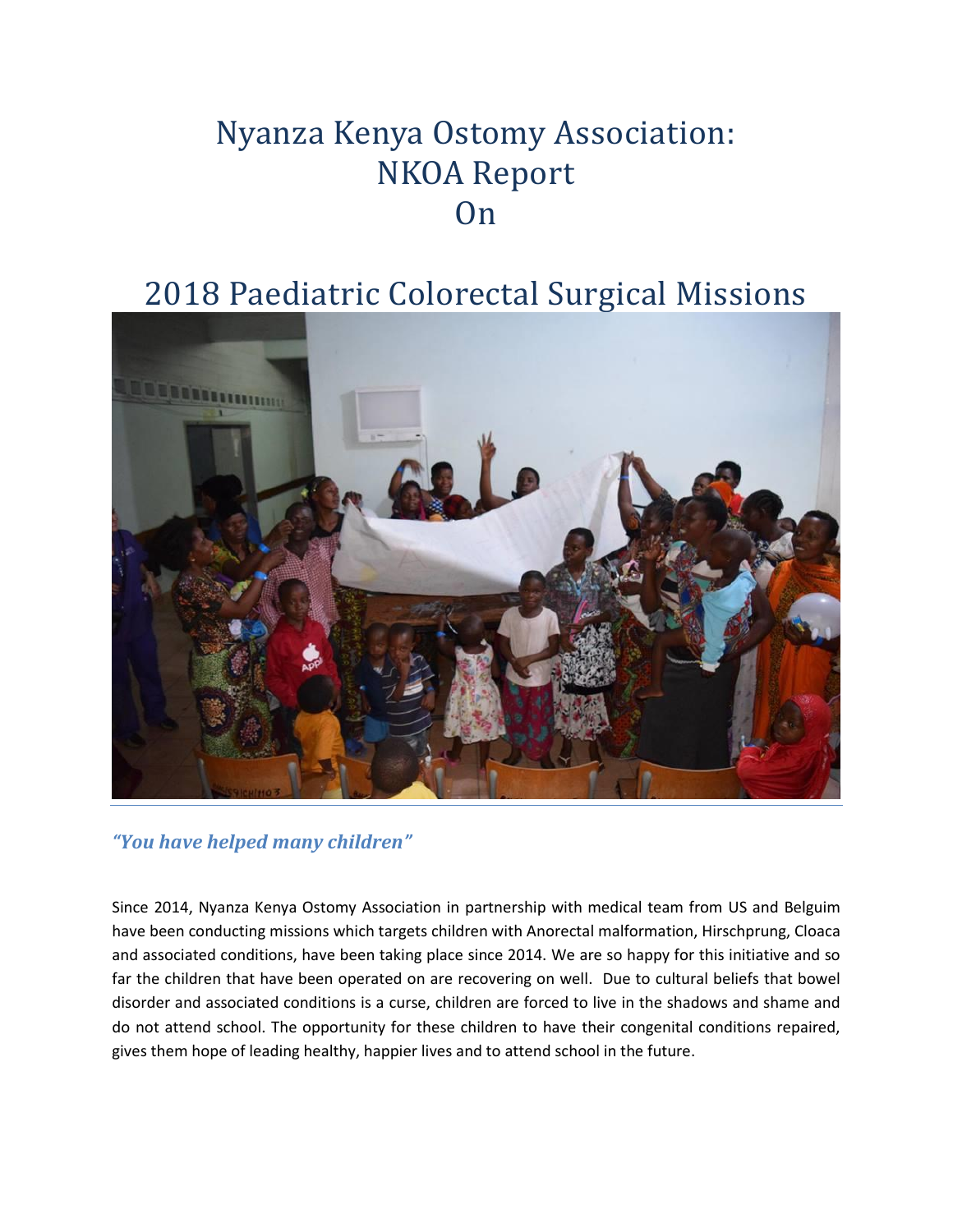To date, the  $12<sup>th</sup>$  mission is done. 8 incredible team from Chirec Hospital-Belgium conducted the mission from 20<sup>th</sup>-27<sup>th</sup> October and 11 medical personnel from colorectal Center at Cincinnati Children's and 3 members from Mending Kids conducted same mission as from 10<sup>th</sup>-17<sup>th</sup> November at Bugando Medical Centre in Mwanza Tanzania. They treated over 65 children and operated on 26 which will hopefully change their lives forever, while the smiles will last a lifetime.



The team from Cincinnati also performed performed 26 Fluoroscopy cases including water soluble contrast enemas, water soluble distal colostograms, an Upper GI, and a voiding cystourethrogram. Ultrasound was awesome, having the use of 3 Philips Ultrasound probes that turn a Samsung tablet into a portable US scanner that was extremely valuable not only to perform Renal/bladder, pelvic, and other US exams in workup of ARM, but also to troubleshoot post-surgical complications such as bladder outlet issues but also helpful in placing IJ Central line in ICU patient.

Led by three nurses, we conducted 5 days bowel management for 6 children who are unable to anticipate or control their bowel activity all of them were in normal underwear by the end of the week. By maintaining bowel management after the program ends, these patients can now avoid bowel accidents, and dependence on diapers. The improvement in self-esteem and quality of life is remarkable. Many of their parents were happy and promised to take them to school next year.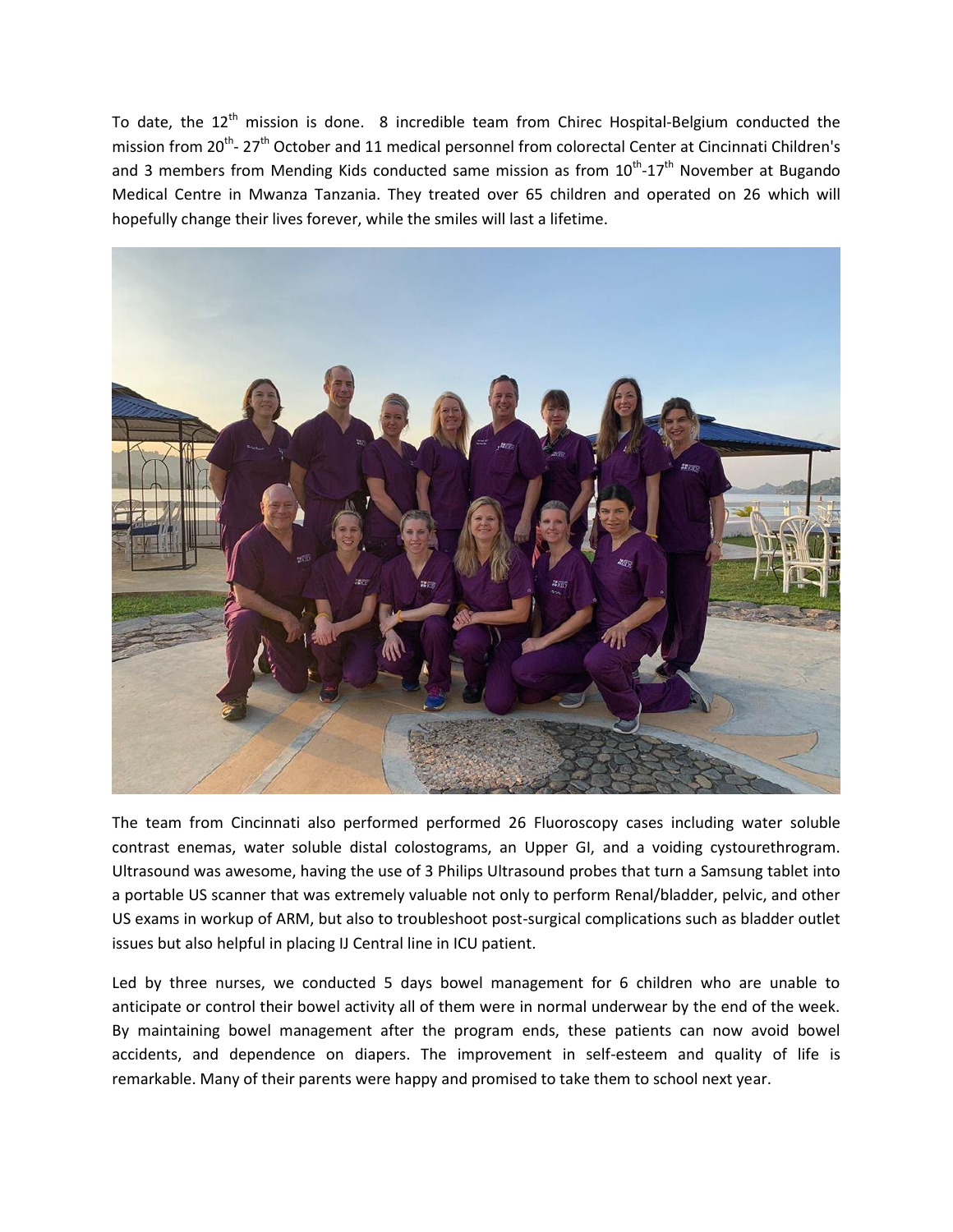## *"You can imagine"*



… Desperation can drive these children and their parents to do just about anything to get treatment. And desperate certainly describes many families with children having bowel disorder. Sadly, many struggle mightily just to survive in the most poverty-stricken lands of Tanzania. They often have no access to paediatric colorectal surgical care. So they must sometimes go to extreme lengths to get help.

One of the most difficult challenges at our mission is how to help all of the children who come for the mission. There are so many and we cannot treat them all. While we hope and try to put those with the greatest need before us, it's hard to watch many children leave untreated. "Through it all", many parents were happy at least carry with them home stoma supplies to use as they wait 2019 missions.

#### *Training during mission*

For eight years, Dr. Jason Frischer of the Colorectal Center at Cincinnati Children's Hospital in Cincinnati and Dr. Pierre Linger of Chirec Hosipital-Belguim have been imparting critical surgical training skills to nun-surgeon, Sister Alicia Massenga, a general surgeon with a keen interest in pediatric general surgery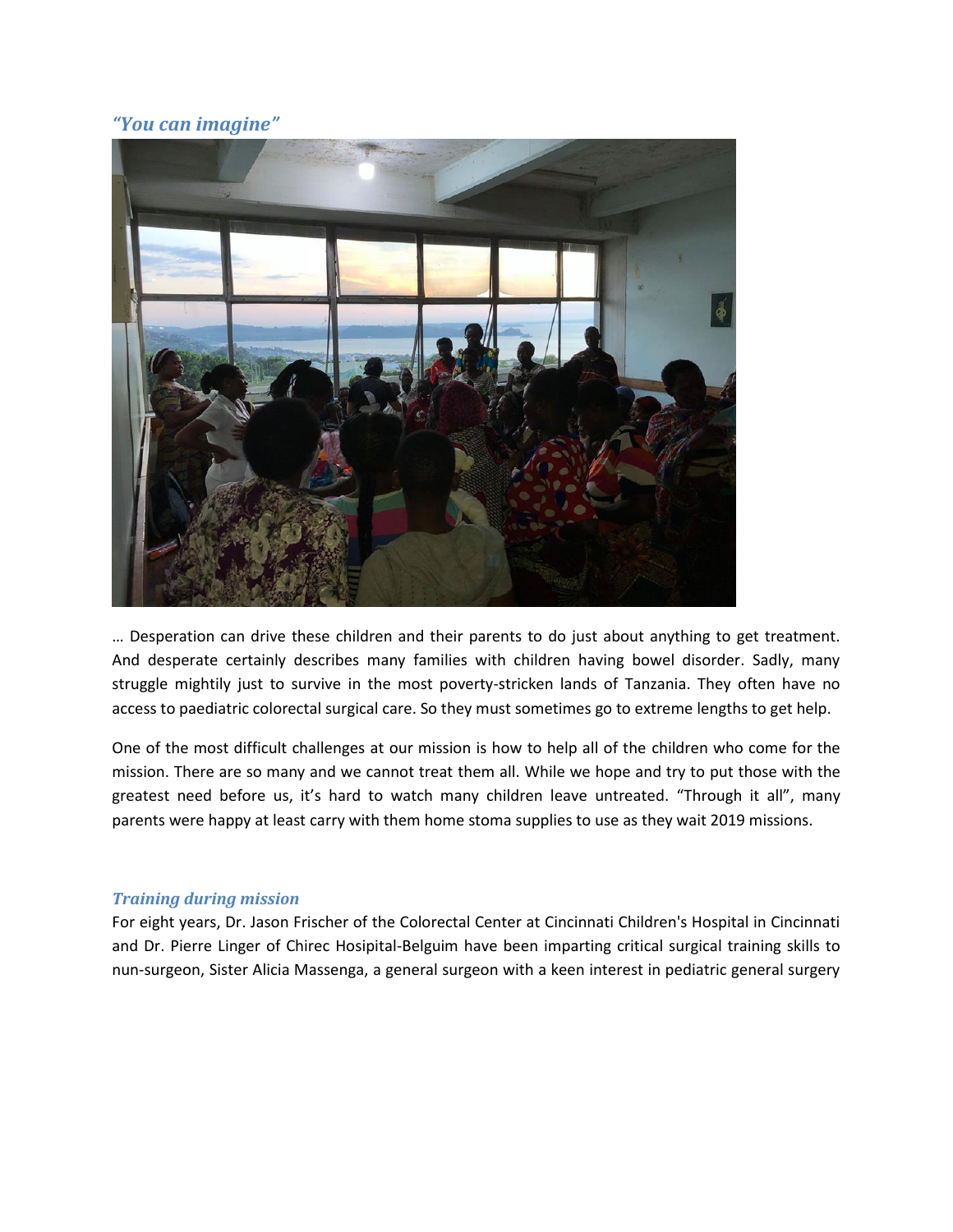

and to help the hundreds of children from Tanzania, Uganda and Kenya who are currently on a waitlist to receive complex & life-changing surgeries. This year, team made greater strides in training local nurses on bowel-prep techniques and post-operative bowel management as well trained parents on stoma management.

## *"Thank you for making us clean"*

In the other counties, all a patient's aftercare is provided free of charge on the NHS, but this is not the case for most countries like Tanzania and Kenya. Stoma supplies are very expensive, in the unlikely event that the local pharmacy would have them in stock. Imagine the humiliation if you couldn't get one and had to make your own out of leaky carrier bags – something that frequently happens in Tanzania.



During missions, we distributed many stoma supplies to children living with a stoma that otherwise they would not have, enabling them to live a dignified life during and after missions. We are very grateful to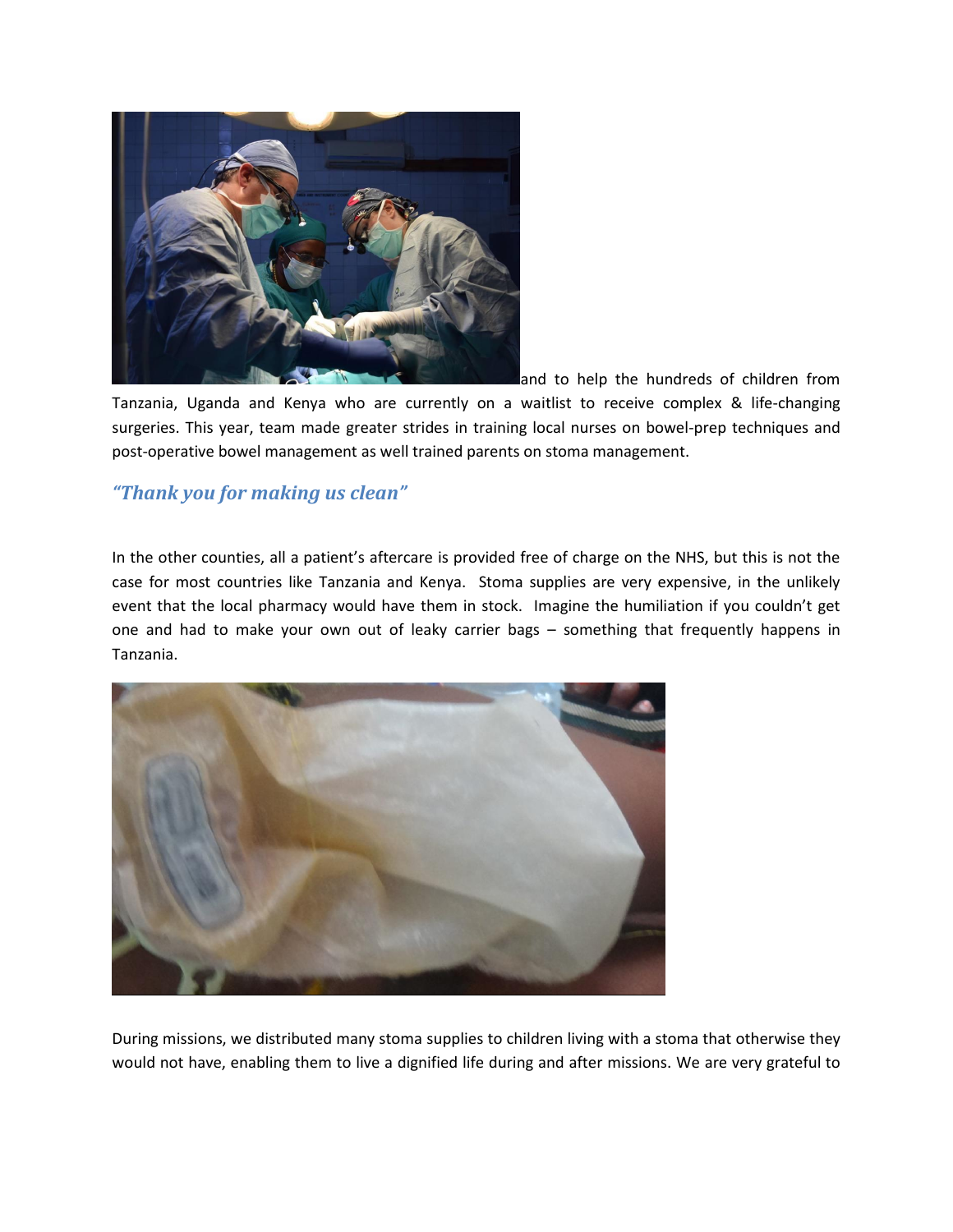Clevland Hospital and Friends of Worldwide Ostomates for donation of stoma products including pouches and accessories, lotions, powder, belts, sprays, gels and wipes.

## *"Next 5 year Progress and Goals of Mending Kids"*

Since its inception, Dr. Frischer's team has mended more than 60 children and aided in diagnosing more than a hundred to receive the correct treatment. The Mission is currently funded through the generosity of individual donors, modest foundation grants, and medical partnerships such as Toshiba, Medshare and Americares. There goals are to deploy Dr. Frischer and his team annually for the next 5 years.